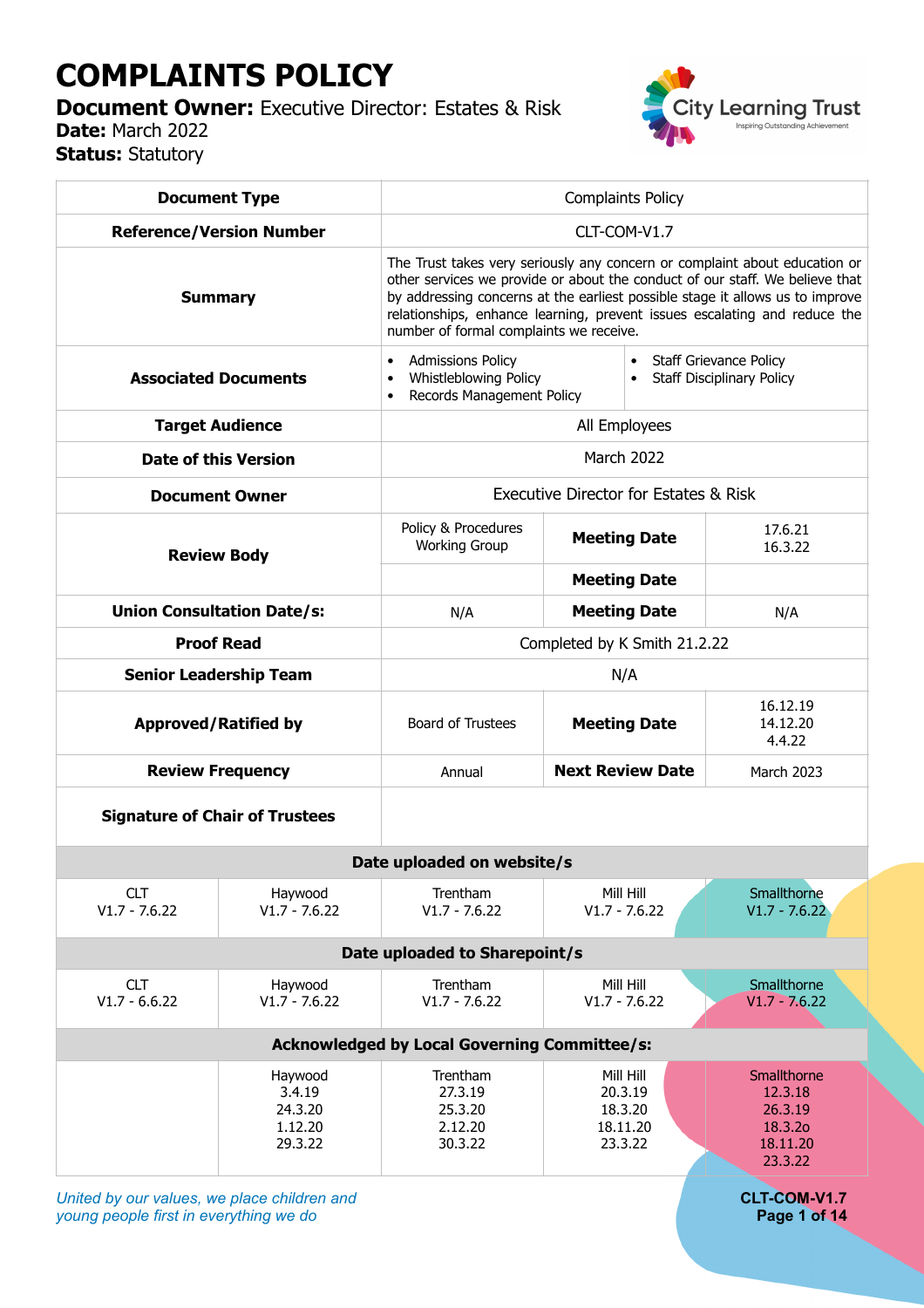#### <span id="page-1-0"></span>**VERSION CONTROL**

| <b>Version No:</b> | <b>Type of change</b> | <b>Date</b>       | <b>Revisions from previous version</b>                                                                                                                                                                                                  |
|--------------------|-----------------------|-------------------|-----------------------------------------------------------------------------------------------------------------------------------------------------------------------------------------------------------------------------------------|
| 0.1                | New Document          | <b>April 2020</b> | New Policy                                                                                                                                                                                                                              |
| 1.0                | Annual review         | Sept 2020         | No changes                                                                                                                                                                                                                              |
| 1.1                | Mid-review            | <b>Nov 2020</b>   | Timelines for complaint stages. Stages for<br>handling complaint updated. Update to legislation                                                                                                                                         |
| 1.2                | Mid-review            | April 2021        | Amendments to sections 10.4a (regulation g) and<br>11.a (regulation k)<br>Section 6.a and 7.a - page references updated                                                                                                                 |
| 1.3                | Annual review         | June 2021         | All sections reviewed and checked. Timescales and<br>links to other policies updated.                                                                                                                                                   |
| 1.4                | Further review        | June 2021         | Section 3.b vi & vii added<br>Section 5.c updated<br>Section 6.b timeline confirmed<br>Section 8 - timelines added<br>Section 10 - new section added<br>Section 11 - updated with timelines<br>Section 12.a - additional final sentence |
| 1.5                | PPWG review           | 15.6.21           | Grammar, punctuation, typos updated.                                                                                                                                                                                                    |
| 1.6                | Highlighted text      | 8.10.21           | Highlighted text from working document removed.                                                                                                                                                                                         |
| 1.7                | <b>Annual Review</b>  | Mar 2022          | Section 19.d updated to Code of Conduct                                                                                                                                                                                                 |
|                    |                       |                   |                                                                                                                                                                                                                                         |

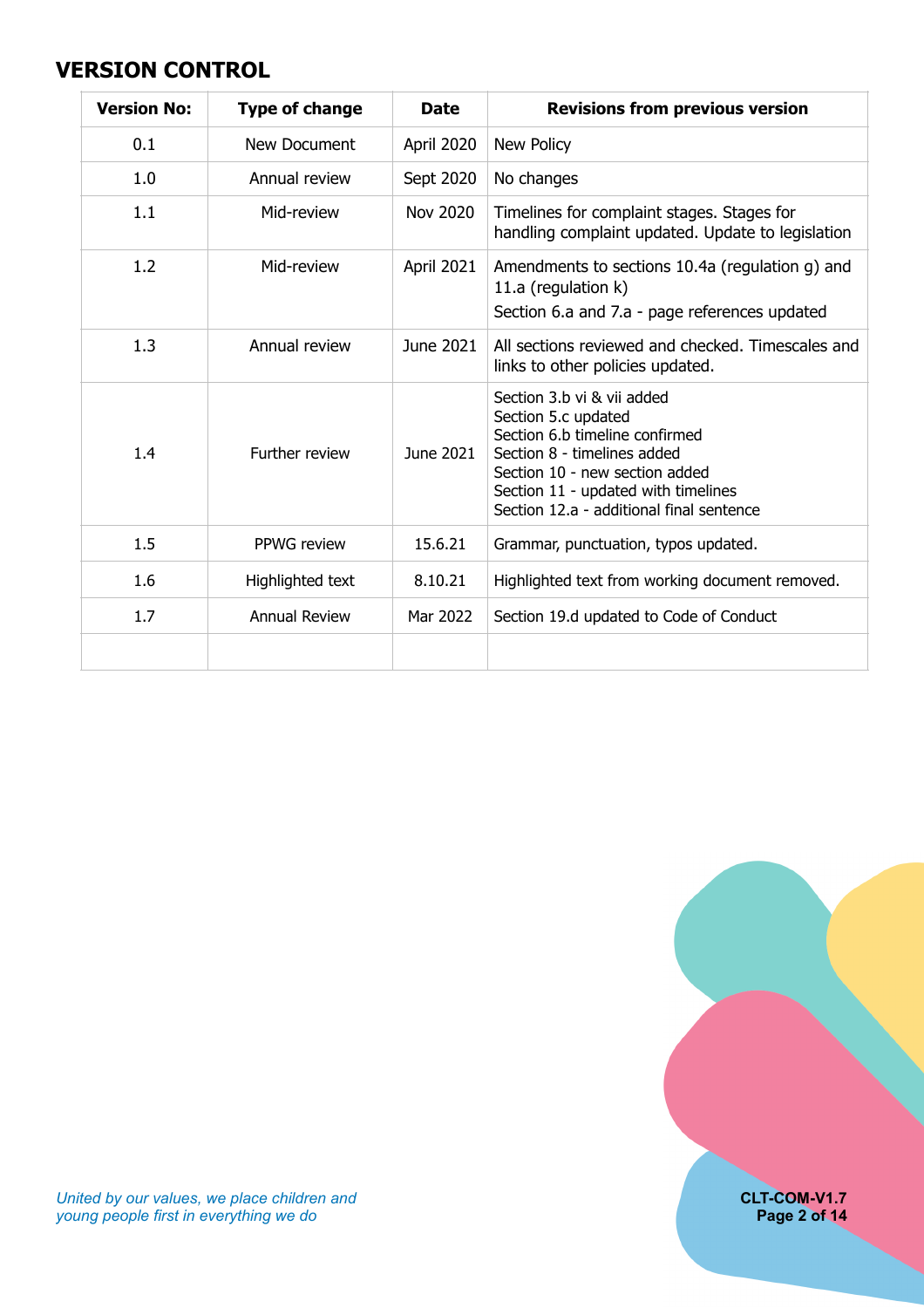## **TABLE OF CONTENTS**

|    | <b>VERSION CONTROL</b>                                          | $\overline{2}$ |
|----|-----------------------------------------------------------------|----------------|
| 1. | <b>STATUS</b>                                                   | $\overline{4}$ |
| 2. | WHAT IS A COMPLAINT?                                            | $\overline{4}$ |
| 3. | APPLICATION OF THE COMPLAINTS PROCEDURE                         | $\overline{4}$ |
| 4. | THE TRUST'S PRINCIPLES FOR DEALING WITH CONCERNS AND COMPLAINTS | $\overline{4}$ |
| 5. | DEALING WITH CONCERNS IN INDIVIDUAL CONSTITUENT ACADEMIES       | 5              |
| 6. | MAKING A FORMAL COMPLAINT ABOUT THE ACADEMY                     | 5              |
| 7. | MAKING A COMPLAINT ABOUT THE WORK OF THE TRUST                  | 5              |
| 8. | <b>COMPLAINT STAGES</b>                                         | 6              |
|    | 8.1 Informal Concern                                            | 6              |
|    | 8.2 Stage 1 Complaint                                           | 6              |
|    | 8.3 Stage 2 Complaint                                           | 6              |
|    | 8.4 Stage 3 Complaint                                           | 6              |
|    | 8.5 Stage 4 Complaint                                           | 6              |
| 9. | WHERE TO SEND YOUR COMPLAINT                                    | 7              |
|    | 10. TIMESCALES                                                  | $\overline{7}$ |
|    | 11. THE STAGE OF HANDLING A FORMAL COMPLAINT                    | 7              |
|    | 11.1 Stage 1                                                    | $\overline{7}$ |
|    | 11.2 Stage 2                                                    | $\overline{7}$ |
|    | 11.3 Stage 3                                                    | 7              |
|    | 11.4 Stage 4                                                    | 8              |
|    | 12. CONFIDENTIALITY                                             | 8              |
|    | 13. INVESTIGATING A COMPLAINT                                   | 8              |
|    | 14. RESOLVING THE COMPLAINT                                     | 9              |
|    | 15. PROVIDING A RESPONSE                                        | 9              |
|    | 16. PUBLICATION OF THE COMPLAINTS PROCEDURE                     | 9              |
|    | 17. WITHDRAWAL OF A COMPLAINT                                   | 9              |
|    | 18. VEXATIOUS COMPLAINTS                                        | 9              |
|    | 19. LINKS TO OTHER POLICIES                                     | 10             |
|    | 20. MONITORING AND REVIEW                                       | 10             |
|    | <b>APPENDIX A</b>                                               | 11             |
|    | The Academy / Trust Complaint Form                              | 11             |
|    | <b>APPENDIX B</b>                                               | 12             |
|    | Guidance for Staff on Dealing with Concerns                     | 12             |
|    | <b>APPENDIX C</b>                                               | 13             |
|    | <b>Investigation Procedures for Formal Complaints</b>           | 13             |
|    |                                                                 |                |
|    |                                                                 |                |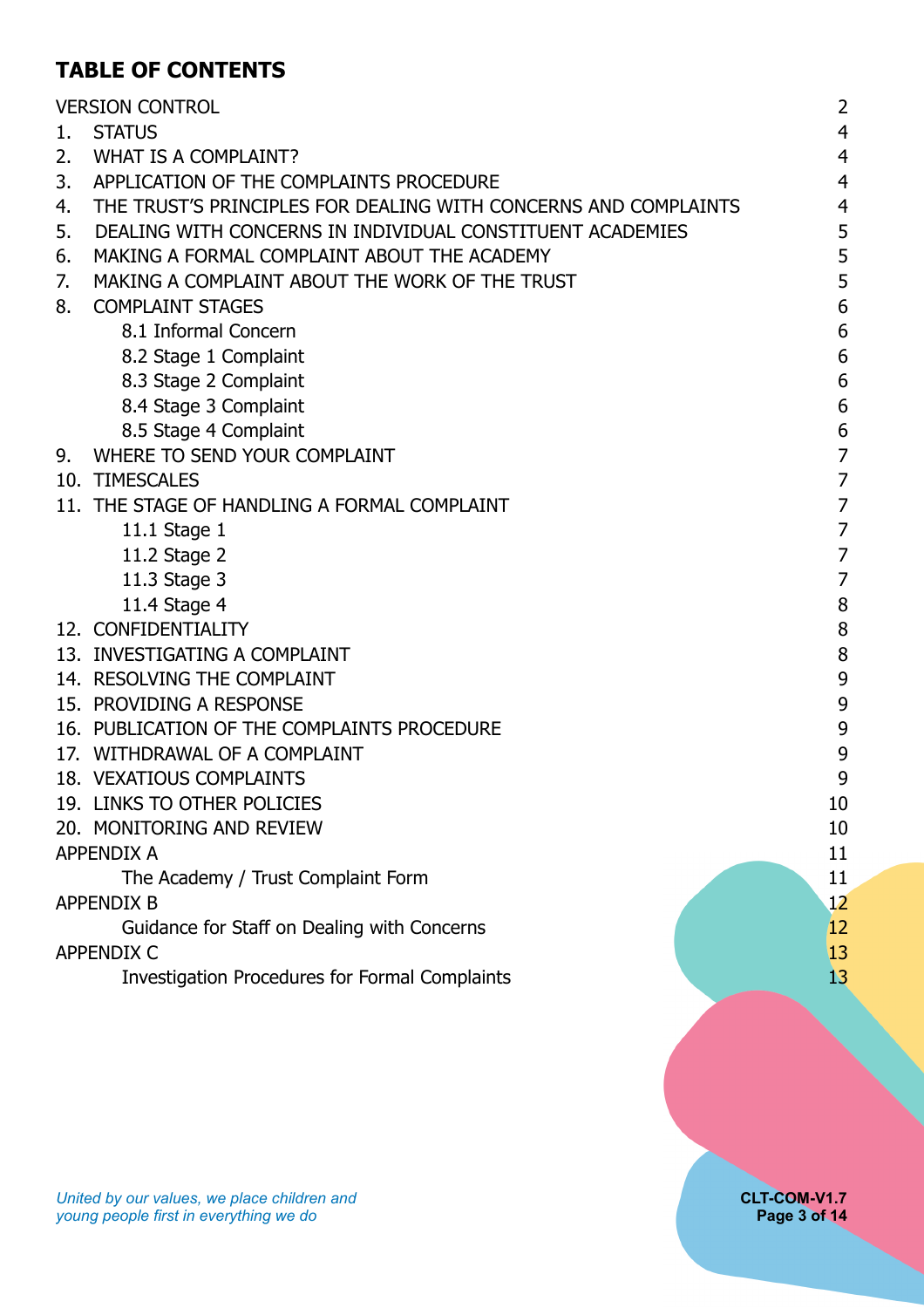#### <span id="page-3-0"></span>**1. STATUS**

<span id="page-3-1"></span>a. Statutory.

#### **2. WHAT IS A COMPLAINT?**

- a. The Trust takes very seriously any concern or complaint about education or other services we provide or about the conduct of our staff. We believe that by addressing concerns at the earliest possible stage it allows us to improve relationships, enhance learning, prevent issues from escalating and reduce the number of formal complaints we receive.
- b. We define a concern as follows:
	- i. "An expression of dissatisfaction made verbally about any aspect of the Academy or Trust".
- c. We define a complaint as follows:
	- i. "An expression of dissatisfaction made in writing about the standard of service, actions or lack of action by the Academy or Trust affecting an individual or group".
- d. If a concern is expressed verbally, we will try to resolve it using the procedures set out below for dealing with concerns. If a complaint is made in writing, we will use the formal complaints procedure, also set out below.

#### **3. APPLICATION OF THE COMPLAINTS PROCEDURE**

- <span id="page-3-2"></span>a. Legally, all schools, Academies and Trusts must have a complaints procedure which deals with the handling of complaints from the parents/carers of students. This procedure is for the express use of parents/carers of students.
- b. The complaints procedure will be used to consider any complaints about the Academy / Trust, except those which relate to the following, which have their own statutory procedures:
	- i. Admissions
	- ii. Exclusion of students
	- iii. Special education provision
	- iv. Complaints covered by the Children Act 1989
	- v. Complaints about the allocation of pupil awards and benefits
	- vi. Whistleblowing Policy
	- vii.Staff Grievance or Disciplinary proceedings
- c. In addition, the complaints procedure will not cover complaints which are, or have been, the subject of legal proceedings, or complaints being considered by the Secretary of State for Education under any statutory power.

#### <span id="page-3-3"></span>**4. THE TRUST'S PRINCIPLES FOR DEALING WITH CONCERNS AND COMPLAINTS**

- a. The Trust will:
	- i. Take all concerns and complaints seriously
	- ii. Make every attempt to resolve concerns by informal means without the need to use formal procedures
	- iii. Publish its complaints procedure, make it easily accessible and simple to understand and use;
	- iv. Be fair, open and honest when dealing with any concern or complaint
	- v. Consider all concerns and complaints and deal with them as swiftly as possible, keeping people informed of progress
	- vi. Resolve any concern or complaint through dialogue and mutual understanding and, wherever possible, put the interests of the child above all other issues
	- vii.Provide sufficient opportunity for any concern or complaint to be fully discussed, and then resolved.
	- viii.Deal with concerns or complaints in an impartial and non-adversarial manner
	- ix. Ensure a full and fair investigation of a complaint is undertaken by a person who has not been directly involved in the matter

*United by our values, we place children and* **CLT-COM-V1.7**<br> **CLT-COM-V1.7**<br> **Page 4 of 14** *young people first in everything we do*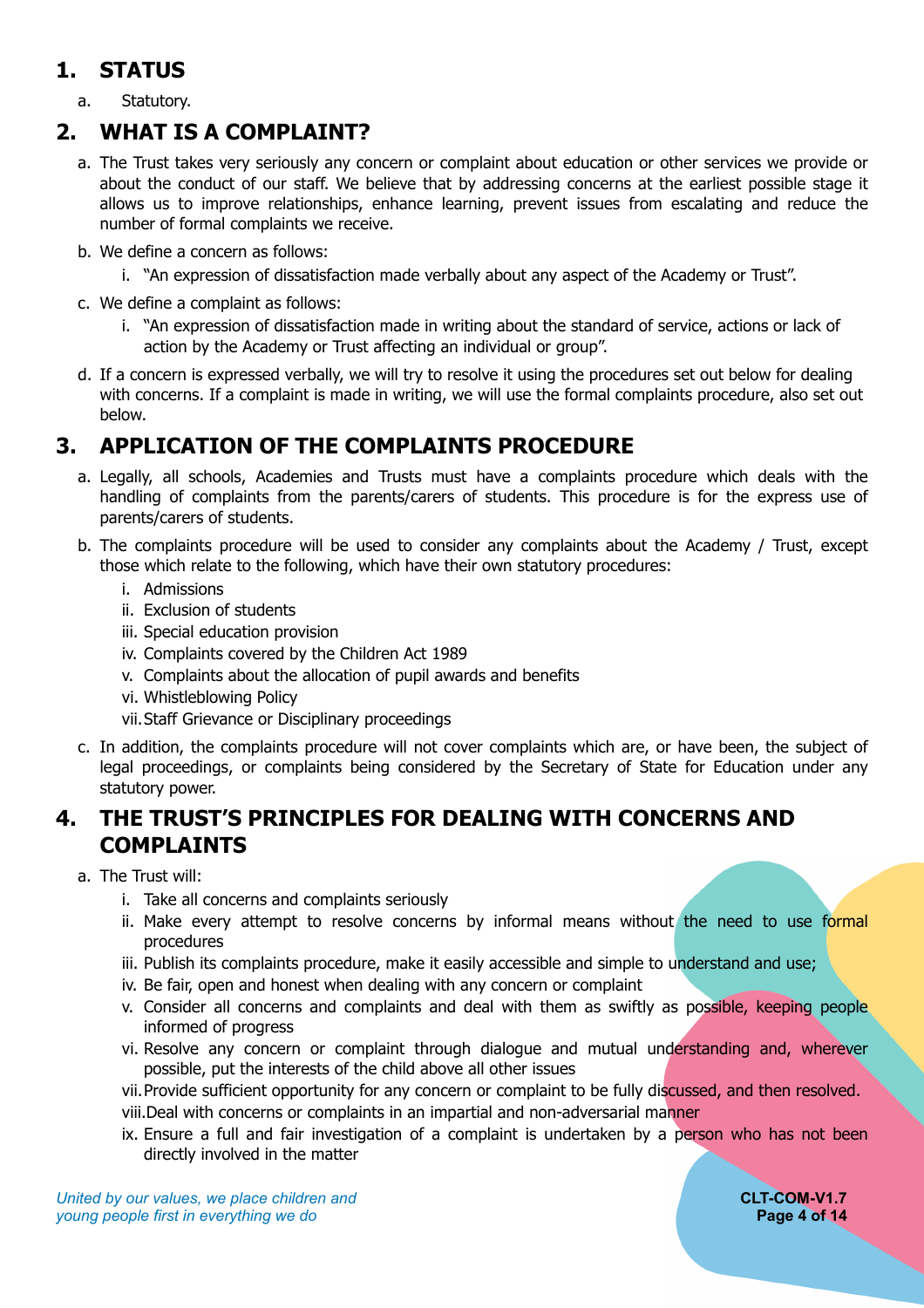- x. Address all the points at issue and provide an effective response and appropriate redress, where necessary
- xi. Respect people's desire for confidentiality
- xii.Use the outcome of a complaint to reflect on the services provided by the Academy / Trust so, if necessary, they can be improved

#### **5. DEALING WITH CONCERNS IN INDIVIDUAL CONSTITUENT ACADEMIES**

- <span id="page-4-0"></span>a. We recognise that parents and carers will, from time to time, have normal and legitimate concerns about the progress, achievement, behaviour or welfare of their child, or about other matters connected with the Academy.
- b. We encourage parents and carers to make those concerns known to the relevant member of staff so that they can be addressed in partnership with the Academy. Almost invariably, the sooner such concerns are raised, the easier it is for an appropriate resolution to be found.
- c. A concern may be raised with any member of staff. For parents, this would normally be your child's tutor/ class teacher or Performance/Progress Leader and for others this would normally be the Academy Headteacher/Principal. Many concerns are resolved immediately but, if this is not possible, a member of staff will respond to you within five (5) working days.
- d. The member of staff will make a written record of the concern that was raised and the date on which it was received. If the matter cannot be resolved within five (5) working days, or in the event that you are not satisfied, you will be advised to proceed to make a formal complaint.

# **6. MAKING A FORMAL COMPLAINT ABOUT THE ACADEMY**

- <span id="page-4-1"></span>a. The process for making a formal complaint is set out in section 8 and 9.
- b. Complaints should be brought to the attention of the Academy as soon as possible. A complaint made more than six weeks after the event complained of will not be considered, save in exceptional circumstances, whereby a directed complaint is received which is not subject to Trust set timescales.
- c. The complaint can be made in writing by letter, by using the form in the Complaints Procedure (Appendix A), or in person if written notes are made and countersigned by the complainant. Anonymous complaints will not be investigated, save in exceptional circumstances, as we are unable to respond to the complainant. These circumstances would include serious concerns such as child protection issues or bullying allegations, where the Academy is either required to involve appropriate external agencies or might conduct its own internal review to test whether there is any corroborative evidence which might trigger a formal investigation.

# **7. MAKING A COMPLAINT ABOUT THE WORK OF THE TRUST**

- <span id="page-4-2"></span>a. The process for making a formal complaint is set out in section 8 and 9.
- b. Complaints should be brought to the attention of the Chief Executive Officer as soon as possible. The complaint will start at Stage 3 of the process. A complaint made more than six weeks after the event complained of will not be considered, save in exceptional circumstances.
- c. The complaint can be made in writing by letter, by using the form in the Complaints Procedure, or in person if written notes are made and countersigned by the complainant. Anonymous complaints will not be investigated, save in exceptional circumstances, as we are unable to respond to the complainant. (These circumstances would include serious concerns such as child protection issues or bullying allegations, where the Academy is either required to involve appropriate external agencies or might conduct its own internal review to test whether there is any corroborative evidence which might trigger a formal investigation.)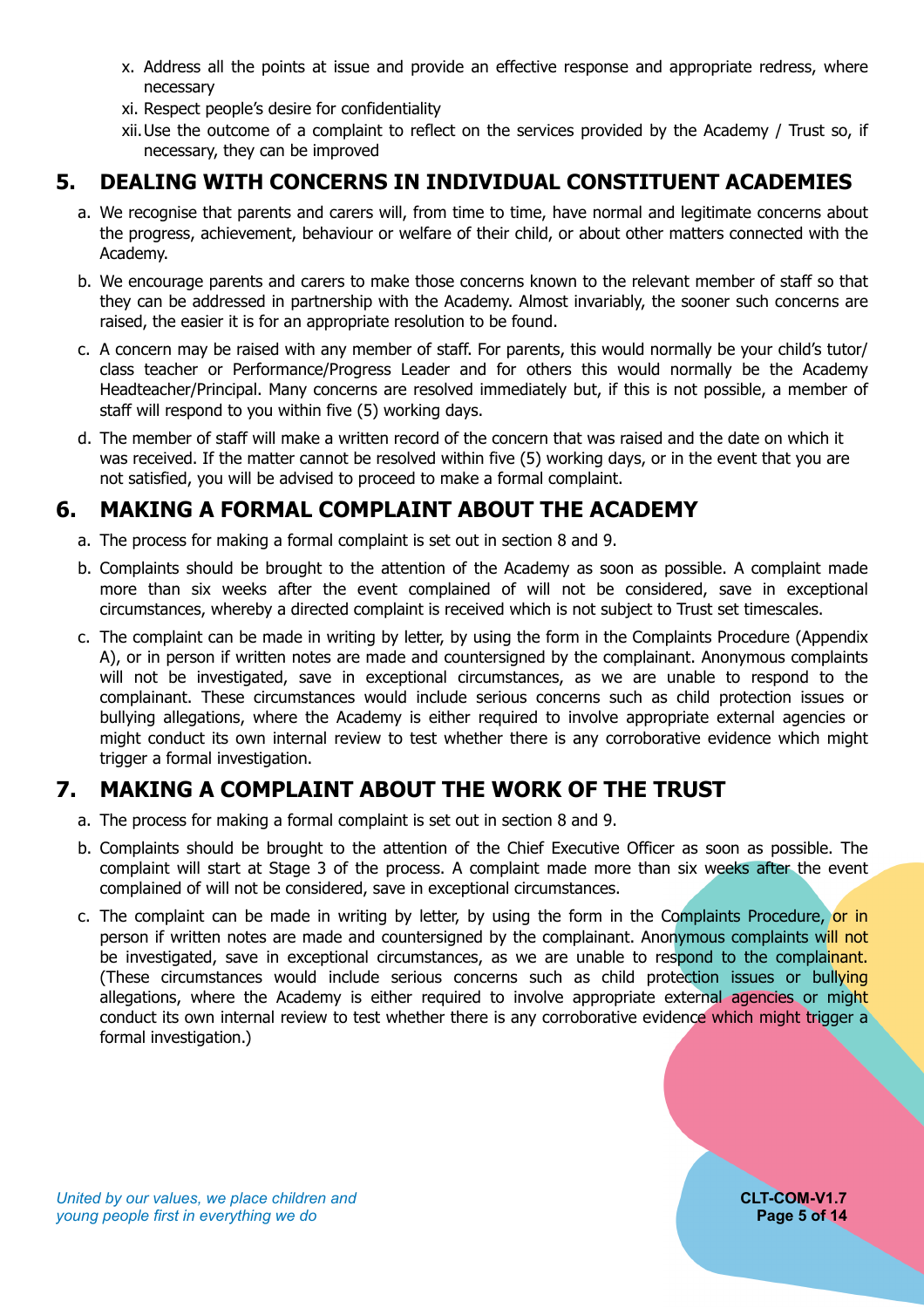# <span id="page-5-0"></span>**8. COMPLAINT STAGES**

<span id="page-5-3"></span><span id="page-5-2"></span><span id="page-5-1"></span>

<span id="page-5-5"></span><span id="page-5-4"></span>*United by our values, we place children and* **CLT-COM-V1.7** *young people first in everything we do* **Page 6 of 14**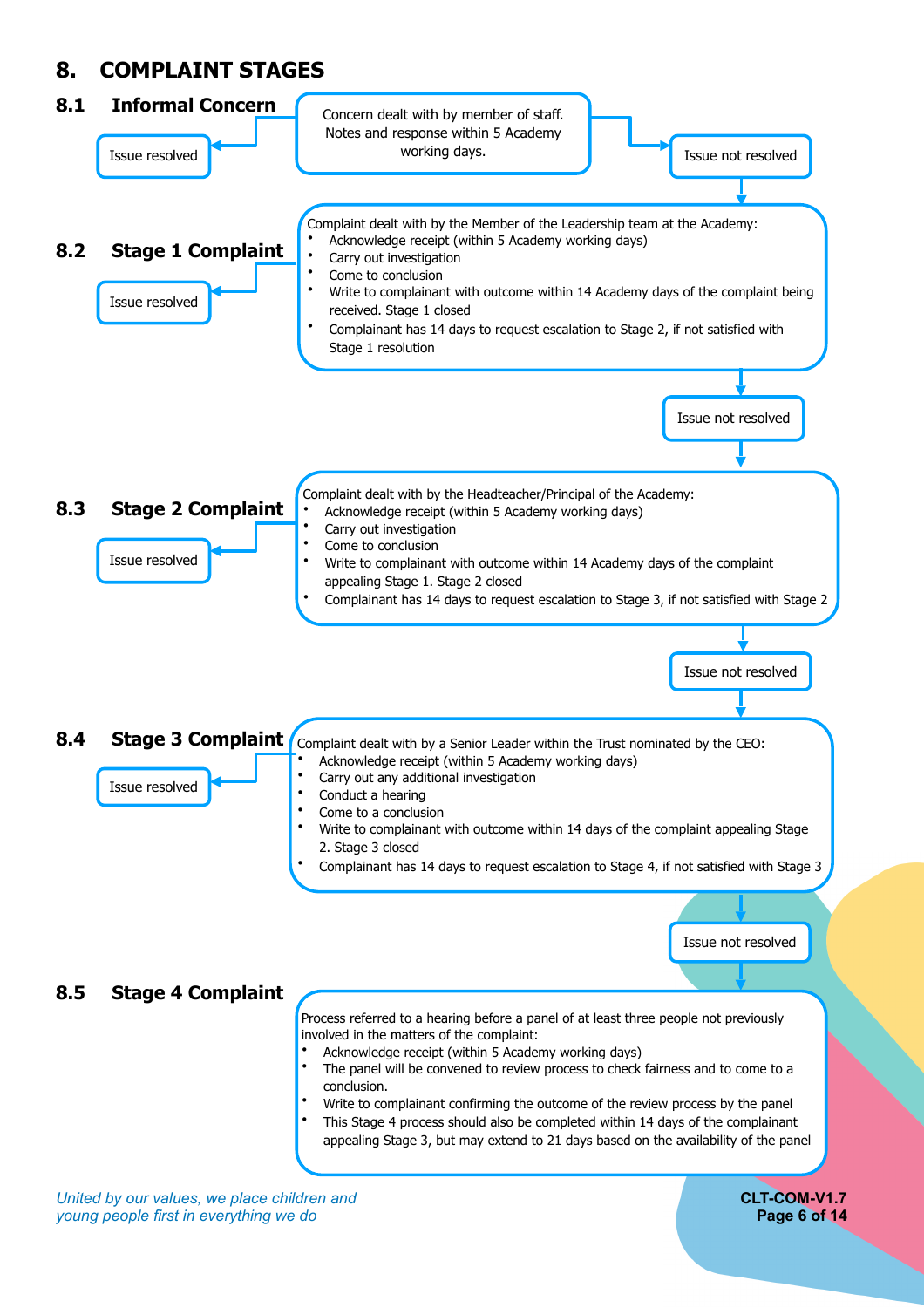## **9. WHERE TO SEND YOUR COMPLAINT**

- <span id="page-6-0"></span>a. You should send your complaint to the Headteacher/Principal of the Academy if the complaint is about an individual Academy.
- b. If the complaint is about the Headteacher/Principal, you should send it to the Chief Executive Officer.
- c. If your complaint is about the wider work of the Trust, it should be sent to the Chief Executive Officer.
- d. If the complaint is about the Chief Executive Officer it should be sent to the Chair of the Board of Trustees.

#### **10. TIMESCALES**

- <span id="page-6-1"></span>a. A complaint must be raised within six weeks of the incident or, where a series of associated incidents have occurred, six weeks of the last of these incidents. We will only consider complaints made outside of this time frame if exceptional circumstances apply, regarding a directed complaint.
- b. We will consider complaints made outside of term time to have been received on the first academy day after the holiday period.

#### <span id="page-6-2"></span>**11. THE STAGE OF HANDLING A FORMAL COMPLAINT**

#### <span id="page-6-3"></span>**11.1 Stage 1**

- a. The complaint will be investigated by an appropriate member of staff, assigned by the Principal/Head Teacher or their representative Senior Leader and, if resolved satisfactorily at this stage, the procedures are completed.
- b. Complainants will be required to confirm a request to escalate the complaint to the next stage, within 14 days of receiving the initial complaint stage 1 response.
- c. If a complainant does not request escalation to stage 2 within 14 days, the complaint will be considered fully closed. Any subsequent complaint will be considered as a new complaint. If the complainant references the previous complaint, specific consideration will be given to relevance of this, by the appointed Investigating Officer and Human Resources.

#### <span id="page-6-4"></span>**11.2 Stage 2**

- a. If not resolved at Stage 1, the complaint will be investigated by the Headteacher/Principal and, if resolved satisfactorily at this stage, the procedures are completed.
- b. Complainants will be required to confirm a request to escalate the complaint to the next stage, within 14 days of receiving the initial complaint stage 2 response.
- c. If a complainant does not request escalation to stage 3 within 14 days, the complaint will be considered fully closed. Any subsequent complaint will be considered as a new complaint. If the complainant references the previous complaint, specific consideration will be given to relevance of this, by the appointed Investigating Officer and Human Resources.

#### <span id="page-6-5"></span>**11.3 Stage 3**

- a. If not resolved at Stage 2, the complaint will be investigated by a Senior Leader from the Trust, nominated by the Chief Executive Officer. If resolved satisfactorily at this stage, the procedures are completed.
- b. Complainants will be required to confirm a request to escalate the complaint to the next stage, within 14 days of receiving the initial complaint stage 3 response.
- c. If a complainant does not request escalation to stage 4 within 14 days, the complaint will be considered fully closed. Any subsequent complaint will be considered as a new complaint. If the complainant references the previous complaint, specific consideration will be given to relevance of this, by the appointed Investigating Officer and HR Advisor.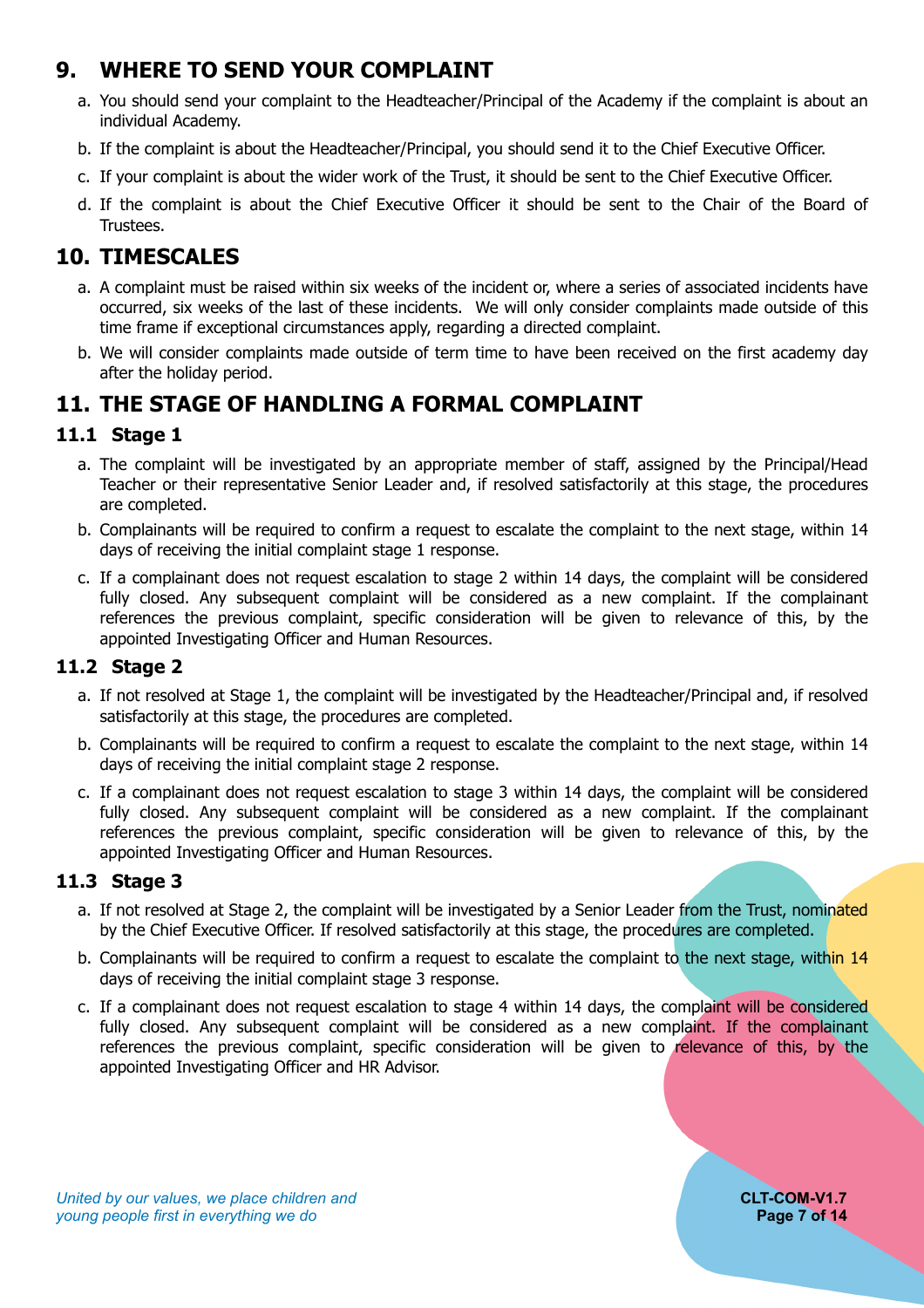#### <span id="page-7-0"></span>**11.4 Stage 4**

- a. If not resolved at Stage 3, the complaint will be investigated by a panel consisting of at least three people. One of whom will be a nominated Executive Leader (not directly involved in the matters of the complaint) and, in line with regulation (g) of the Part 7 of the Education (Independent School Standards) Regulations 2014, one panel member is independent of the management and running of the school. The parent / carer will be asked to attend the panel hearing and be accompanied if they wish. This is the final stage of the Trust's complaint process.
- b. If the complaint relates to the Headteacher/Principal, stages 3, and 4 only will be used.
- c. If the complaint relates to the Chief Executive Officer, the Stage 4 panel will be constituted by the Trust Board and will include at least one Trustee, nominated by the Chair of the Board. This panel constitution will not include City Learning Trust Executive Leaders and/or staff.
- d. If a complainant is not satisfied with the process followed by the Trust, the complainant has the recourse to complain about the process to the ESFA.
- e. The ESFA will only consider your complaint if the Academy/Trust:
	- i. does not have a complaints procedure
	- ii. did not provide you with a copy of the procedure when requested
	- iii. does not have a procedure that complies with statutory regulations
	- iv. has not followed its published complaints procedure
	- v. has not allowed its complaints procedure to be completed
- f. The ESFA will not:
	- i. Overturn a decision
	- ii. Re-investigate a complaint
	- iii. Review the accuracy of minutes or documents provided
- g. The link to this ESFA guidance is below:

<https://www.gov.uk/government/publications/complain-about-an-academy/complain-about-an-academy>

#### <span id="page-7-1"></span>**12. CONFIDENTIALITY**

a. All complaints will be treated as confidential. Only those members of staff concerned with investigating the complaint will have access to documentation relating to the complaint. In line with regulation (k) of Part 7 of the Education (Independent School Standards) Regulations 2014, correspondence, statements and records relating to individual complaints are to be kept confidential except where the Secretary of State or a body conducting an inspection under section 109 of the 2008 Act requests access to them. Dependent upon the nature and level of the complaint, retention of records period may vary. The City Learning Trust Records Management Policy will be referred to with regard to required retention periods for each individual complaint.

#### **13. INVESTIGATING A COMPLAINT**

- <span id="page-7-2"></span>a. The individuals leading each of the stages of the complaint may delegate the investigation to an appropriately senior member of staff who has no connection with the complaint, but the resolution of the complaint and a decision about any action to be taken rests with the individuals identified as responsible for each stage (per section 10 above).
- b. The person/s investigating the complaint must make sure that they:
	- i. Clarify the nature of the complaint and what remains unresolved
	- ii. Establish what happened so far, and who has been involved
	- iii. Meet with the complainant, face to face, virtually and/or by telephone
	- iv. Meet further with the complainant or contact them (if clarification or further information is necessary)
	- v. Ascertain what the complainant feels would put things right
	- vi. Maintain an open mind
	- vii.Conduct the investigation, analysing any relevant documents and interviewing those who may be involved and allowing them to be accompanied if they wish

viii.Keep written records of the investigation

*United by our values, we place children and* **CLT-COM-V1.7** *young people first in everything we do* **Page 8 of 14**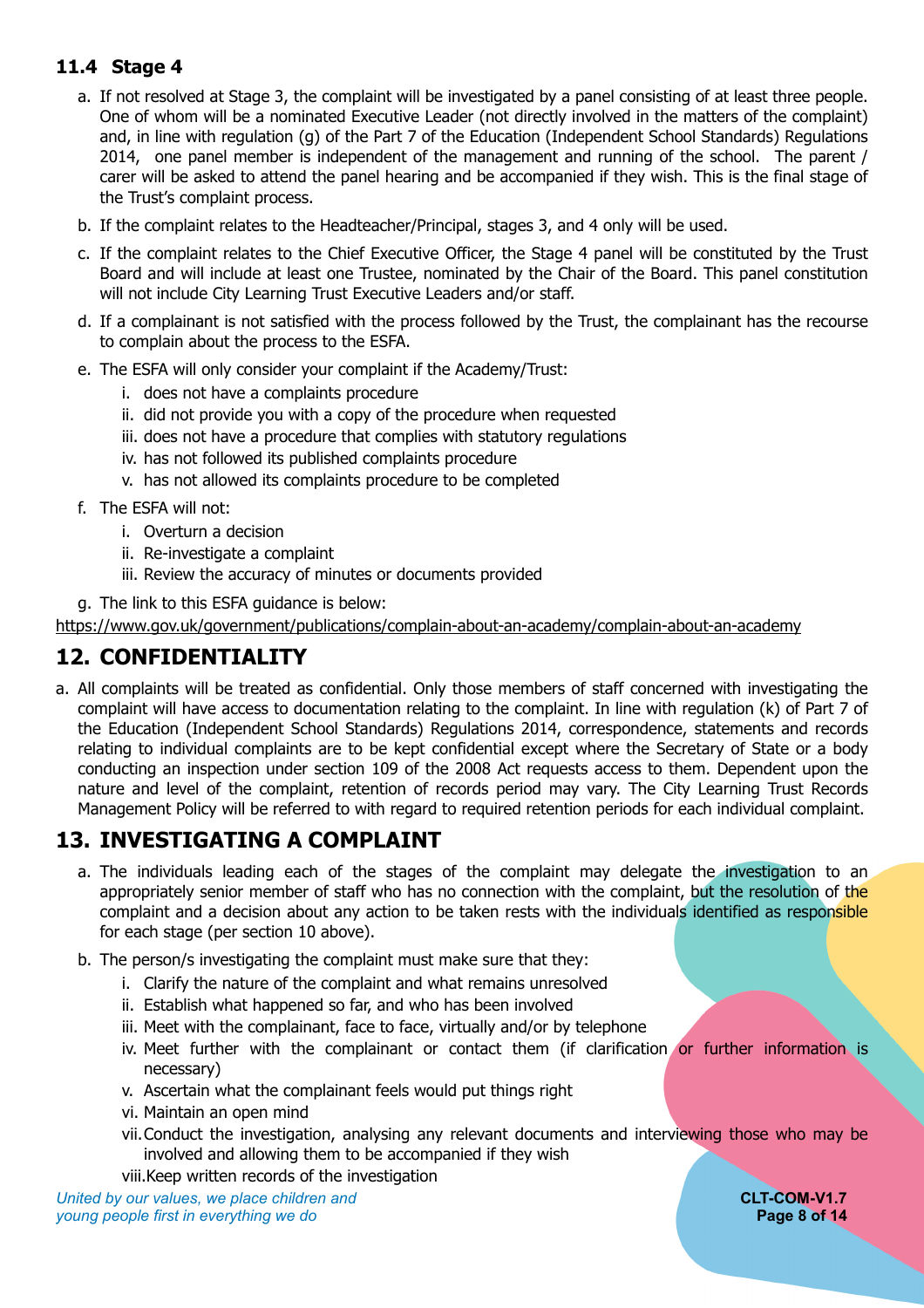c. The Academy / Trust will retain written records of all the parts of the investigation at each stage, including notes of all meetings, interviews, discussions and telephone calls, in case the complaint is taken further. Records will be held in line with the Records Management Policy and will vary, in direct correlation to the nature and level of the complaint. The Investigating Officer and assigned HR Advisor will identify the retention period required, in relation to the Records Management Policy, on a case by case basis.

#### **14. RESOLVING THE COMPLAINT**

- <span id="page-8-0"></span>a. At each stage in the procedure the Academy / Trust will keep in mind ways in which a complaint can be resolved. It may be sufficient to acknowledge that the complaint is upheld in whole or in part. Alternatively, the complaint may not be upheld, and this may be because there is insufficient evidence to substantiate the complaint. To support the resolution, it will usually be appropriate to offer one or more of the following:
	- i. An explanation (especially where the complaint is not upheld)
	- ii. An admission that the situation could have been handled differently or better
	- iii. An apology (which does not imply liability)
	- iv. An assurance that the event complained of will not recur
	- v. An explanation of the mitigation steps that have been taken to ensure that it will not recur
	- vi. An undertaking, if necessary, to review training needs, policies or procedures in light of the complaint
- b. Where, as a result of the complaint, the Academy / Trust takes actions that are themselves confidential, it may be necessary to inform the complainant that the matter has been fully investigated and that the appropriate procedures are being followed (for example where staff disciplinary procedures are being followed linked to GDPR).

#### **15. PROVIDING A RESPONSE**

- <span id="page-8-1"></span>a. All complaints should be provided with a written response which sets out the Academy's/Trust's findings and recommendations within a target period of fourteen (14) days for Stages 1 to 3 and fourteen (14) to twenty-one (21) Days for Stage 4.
- b. The Academy/Trust will keep a record, in line with the Records Management Policy of all actions taken as a result of a complaint, regardless of whether the complaint is upheld or not. The Academy / Trust will keep a written record, in line with the Records Management Policy, of responses to complaints, which indicates at which stage they were resolved. If relevant, the person complained about will also receive a copy of the findings and recommendations.
- c. Where the nature of the investigation is such that the complaint cannot be resolved within these timescales, a holding letter will be sent giving an indication of the date on which a response will be made.
- d. The response must be signed by the Investigating Officer making the resolution, at the relevant stage.
- e. All correspondence, statements and records of complaints will be kept confidentially in line with the Trust's Records Retention Policy, which is available on all Academy websites and the City Learning Trust website.

# **16. PUBLICATION OF THE COMPLAINTS PROCEDURE**

- <span id="page-8-2"></span>a. The complaints procedure will be published:
	- i. On the Academy/Trust website
	- ii. In documents supplied to community users including course information and letting agreements (in an abbreviated version)
- <span id="page-8-3"></span>b. Paper copies are available upon request

# **17. WITHDRAWAL OF A COMPLAINT**

<span id="page-8-4"></span>a. If a complainant wants to withdraw their complaint, we will ask them to confirm this in writing.

# **18. VEXATIOUS COMPLAINTS**

a. Where the Trust considers that a complainant is carrying out unreasonable behaviour, for example, making unduly frequent and/or repeated complaints, the Trust will be entitled to take such action as it thinks appropriate to manage such behaviour. This may include (but is not limited to) placing limits on contact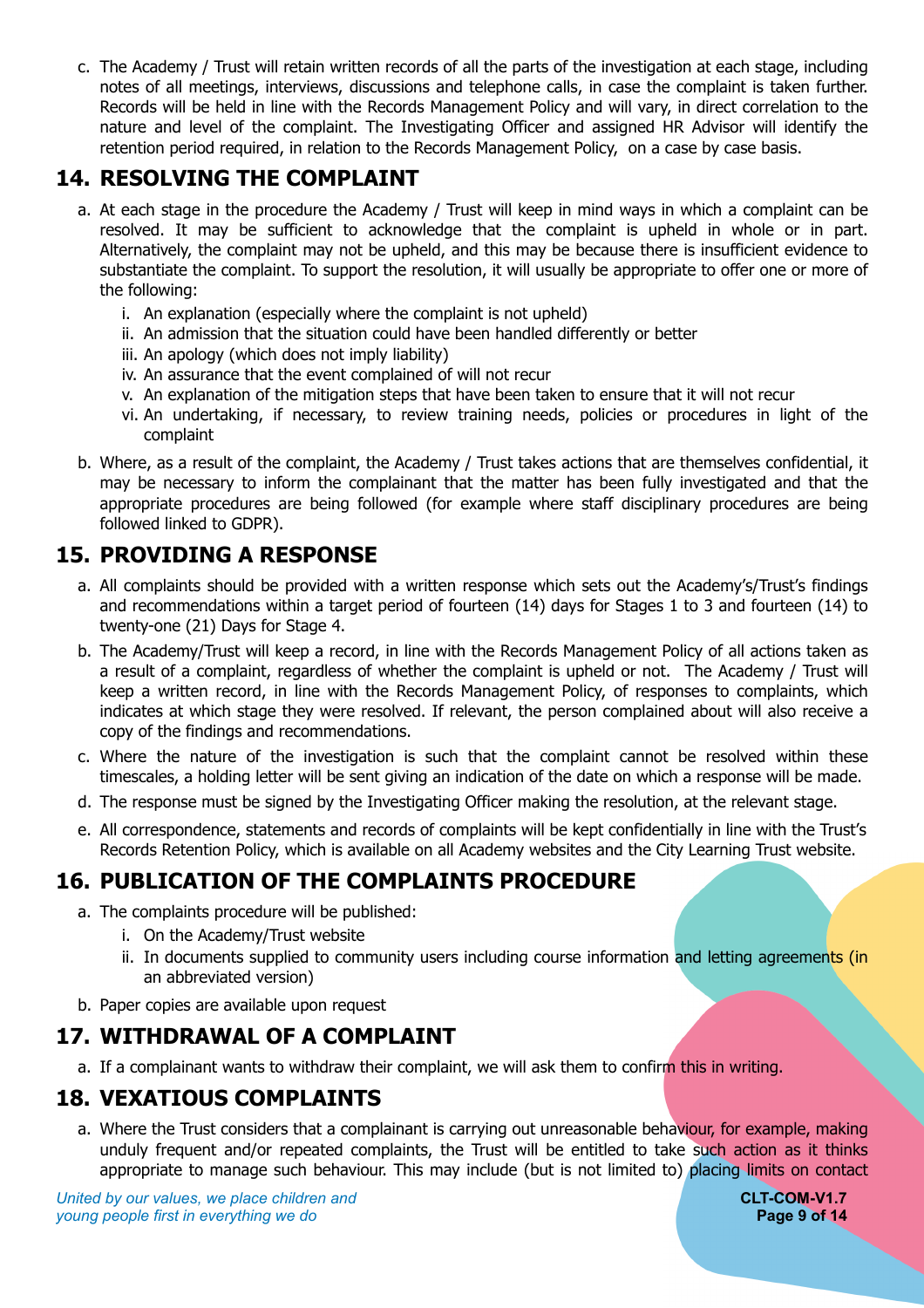with staff or opting not to invoke this complaints procedure further. Where such action is being considered by the Trust, the complainant will receive a written warning. Should the behaviour persist, the appropriate action will be determined proportionately in light of the nature of the behaviour in question and any other relevant circumstances.

#### **19. LINKS TO OTHER POLICIES**

<span id="page-9-0"></span>These policies are available via the individual Academy websites.

a. Admissions Policy

These policies are available via the City Learning Trust website: [https://citylearningtrust.org/our-trust/key](https://citylearningtrust.org/our-trust/key-documents-and-information/policies-latest/)[documents-and-information/policies-latest/](https://citylearningtrust.org/our-trust/key-documents-and-information/policies-latest/)

- b. Whistleblowing Policy
- c. Employee Grievance Policy
- d. Employee Code of Conduct
- <span id="page-9-1"></span>e. Records Management Policy

#### **20. MONITORING AND REVIEW**

a. This policy has been approved by the Board of Trustees. It will be reviewed by the Policy and Procedures Working Group on an annual basis to ensure continuing compliance.

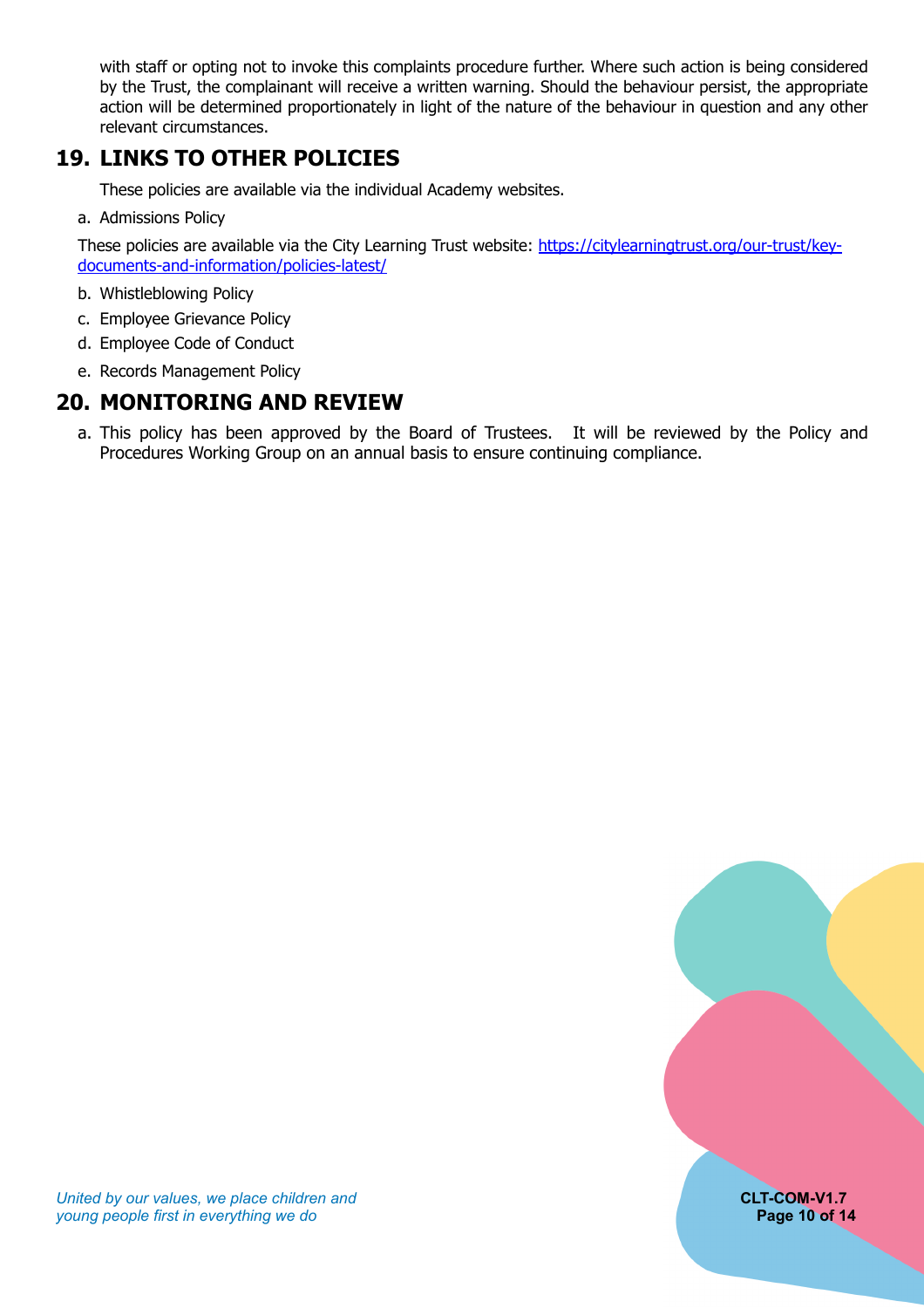#### <span id="page-10-0"></span>**APPENDIX A**

Ē

#### <span id="page-10-1"></span>**The Academy / Trust Complaint Form**

Please complete this form and return it to the Headteacher/Principal/Senior Leader who will acknowledge its receipt and inform you of the next stage in the procedure.

*United by our values, we place children and* **CLT-COM-V1.7**<br> **CLT-COM-V1.7**<br> **CLT-COM-V1.7**<br> **Page 11 of 14** *young people first in everything we do*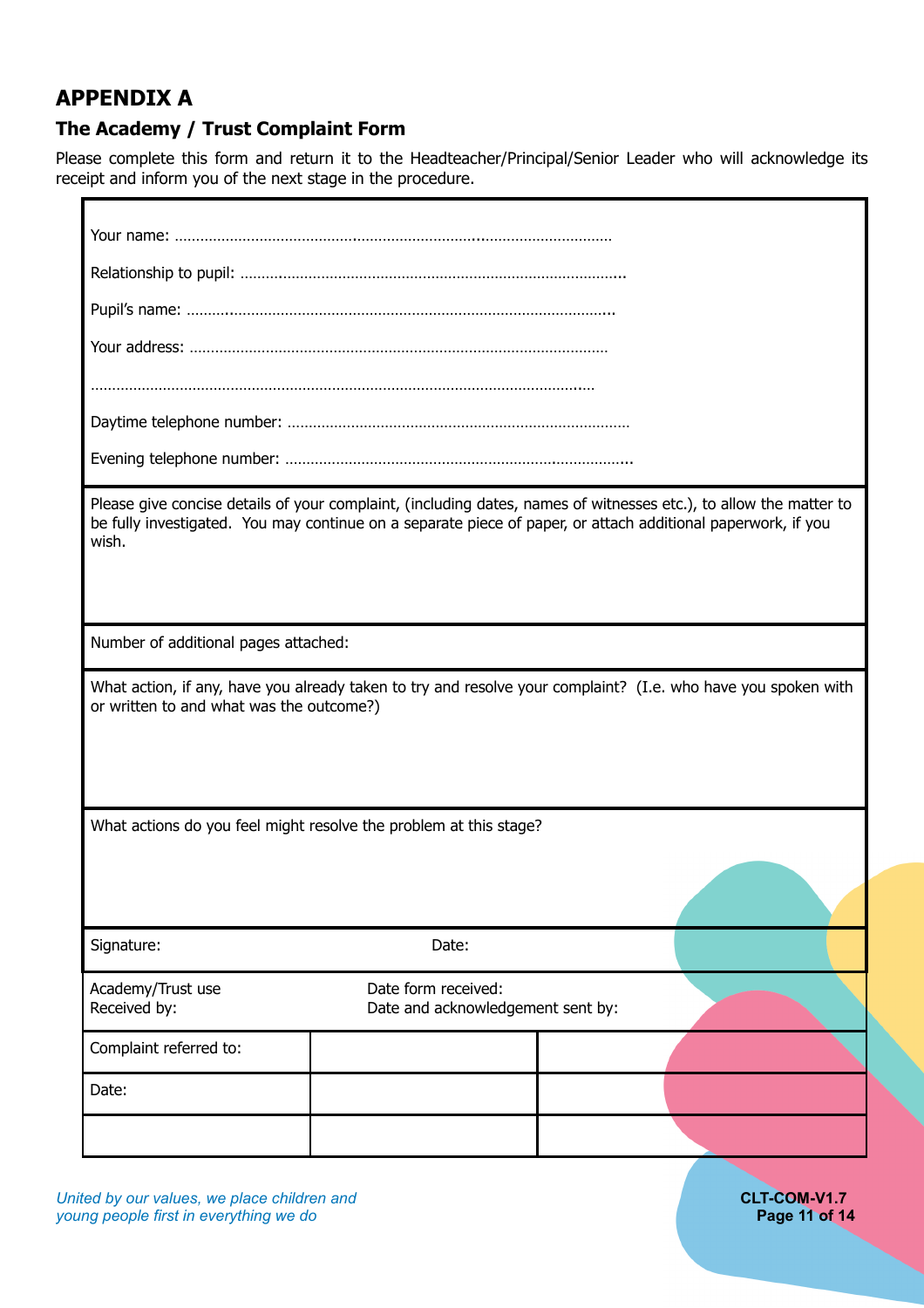## <span id="page-11-0"></span>**APPENDIX B**

#### <span id="page-11-1"></span>**Guidance for Staff on Dealing with Concerns**

- a. Staff who are approached by parents, students or others with matters of concern must assess the seriousness of the issue and, if subject to specific Academy policies (for example over a child protection issue) follow those policies.
- b. If a parent of a child or someone else expresses a concern that is within the remit of that member of staff, then the member of staff should deal with the concern, resolving it where possible. If the member of staff feels unable to deal with the concern, they should listen to the concern, note it down and refer it to the relevant senior member of staff, indicating to the complainant that this is what will happen.
- c. Each situation will be different, but staff members should do all they can to:
	- i. Allay the other persons' fears
	- ii. Take the concerns seriously
	- iii. Remain calm and composed at all times
	- iv. Be fair, open and honest when dealing with any concern or question
	- v. Give careful consideration to all concerns and deal with them as swiftly as possible
	- vi. Enter into dialogue that encourages mutual understanding and, wherever possible, puts the interests of any child above all other issues
	- vii.Respect peoples' desire for confidentiality
	- viii.Ensure any concern raised and actions taken are recorded in line with Academy systems
- c. If the matter has not been resolved amicably by this means, then the member of staff should advise the complainant to make a formal complaint. If necessary, the member of staff should make notes of the complaint and ask the complainant to sign them, so that they become the written complaint.

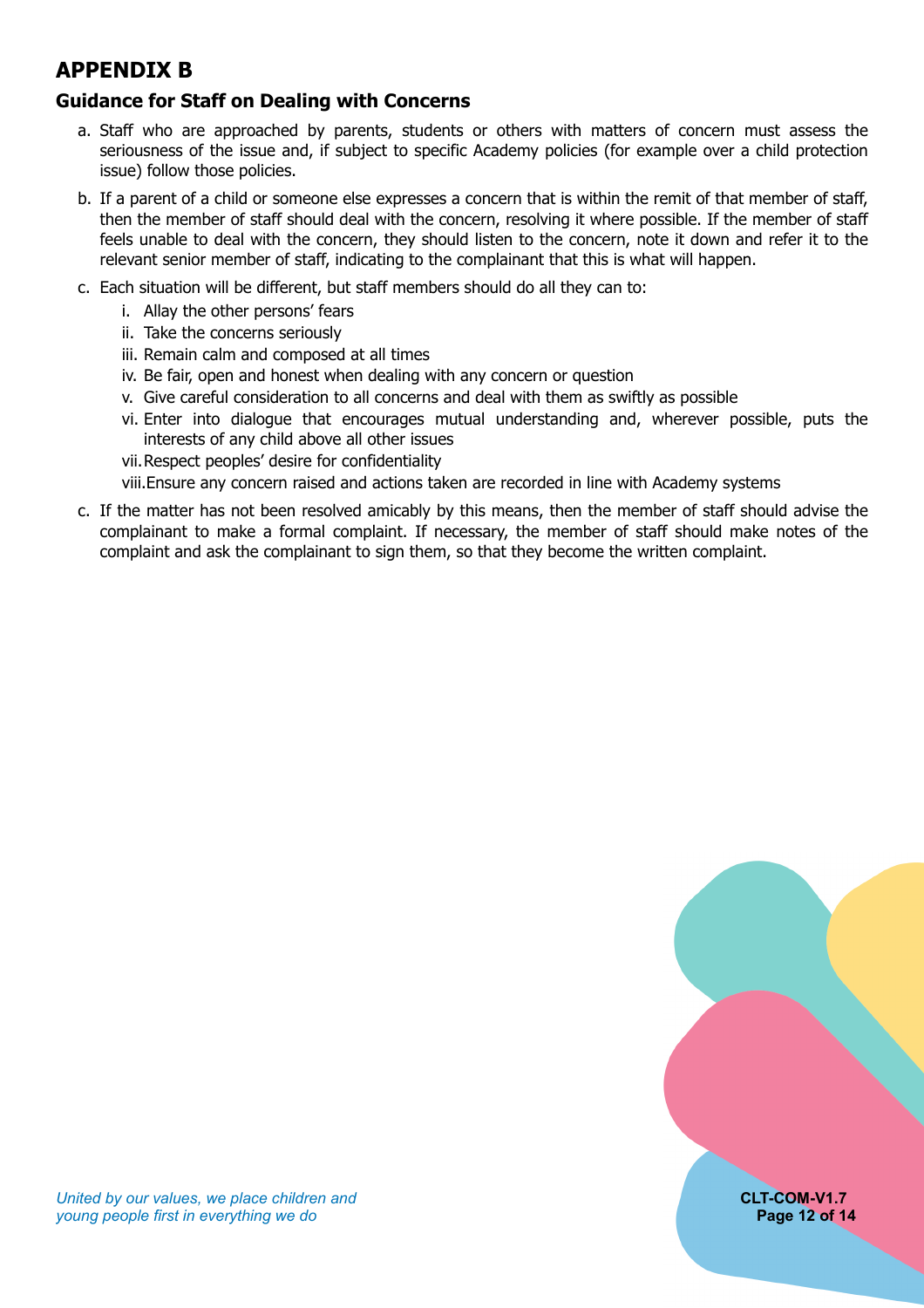# <span id="page-12-0"></span>**APPENDIX C**

#### <span id="page-12-1"></span>**Investigation Procedures for Formal Complaints**

- a. The investigation of an allegation or a complaint should always be carried out thoroughly and responsibly, irrespective of whether the complaint appears to be trivial or serious. The investigator must maintain an open mind and not prejudice any situation on the basis of knowledge of past events. The outcome of such an investigation will have considerable significance for the complainant and, where the complaint is against a particular member of staff, for the member of staff against whom the complaint has been made.
- b. Any member of staff against whom a complaint has been made, should be notified that a complaint has been received, provided with a copy of the complaint and be informed that an investigation will be carried out in which his/her views will be sought. This should be within 5 days of the complaint being received.
- c. It is essential that there is a clear understanding of the complaint and what remains un-resolved. If the complaint is not clearly stated, the investigator should clarify the nature of the complaint with the complainant and set out clearly the issue of concern to the complainant that will be investigated.
- d. Once the complaint has been confirmed, the investigator should establish who he/she wishes to interview and what documentation they will need to review. Arrangements should be agreed so that accurate notes can be taken of all interviews and the outcomes of the investigation be accurately recorded.
- e. The complainant and member of staff complained about should be given the opportunity to meet with the investigator, offer documentation and to identify potential witnesses or sources of evidence. Any member of staff subject to the complaint should be advised that they may be accompanied by a friend or a trade union representative when invited to be interviewed.
- f. Where children are potential witnesses, discretion should be exercised over their involvement. Students should only be interviewed when the nature of the complaint is sufficiently serious to warrant it and adult witnesses are not available. Only in extreme circumstances will a younger pupil be interviewed.
- g. Any interviews should be conducted as soon as possible to ensure that recollections are as fresh as possible and to minimise the possibility that evidence will become tainted through witnesses discussing alleged incidents with other persons. A written record must be made of all interviews.
- h. In conducting interviews, the investigator should prepare questions to be asked prior to the interview. These can always be supplemented during the interview. The investigator should allow interviewees to answer in their own way. Their responses should be listened to attentively. Any temptation to cut an interview short or to seek to "lead" them must be resisted. The interviewee should be given the opportunity of providing other relevant information at the end of the interview. It is good practice to ask a complainant what they feel would put matters right, even if this action is not one that is eventually taken.
- i. Interviewees should, however, be advised that their responses must be confined to the substance of the complaint. Any attempt by the interviewee to introduce information relating to other members of staff or to issues unrelated to the complaint should be resisted.
- j. The investigator should avoid reaching conclusions or passing judgement, until the investigation has been completed. The investigator should complete the investigation by creating a summary of the evidence gathered and a preferred outcome for agreement.
- k. Any response letter should include the following information:
	- i. A brief summary of the complainants concerns and the issues that have been investigated;
	- ii. A summary of the process undertaken;
	- iii. The outcome of the investigation;
	- iv. The reasons for that outcome, unless confidentiality would be compromised (in which case a suitably worded conclusion should be provided);
	- v. Any recommendations which, wherever possible, should be constructive and not punitive;
	- vi. Potential next steps.
- l. The response letter should be sent to the complainant. Caution must always be exercised in reporting back to the complainant as revealing certain details may prejudice the ability of the employee to continue in post. Seek advice from HR as required.
- m. The complainant should be advised that he/she may, if they are not satisfied with the response or that the appropriate procedure has been followed, request the complaint is considered at the next stage of the complaints policy. Timescales and Complaint Stages are outlined in Section 8 of this policy.

*United by our values, we place children and* **CLT-COM-V1.7**<br> **CLT-COM-V1.7**<br> **CLT-COM-V1.7 COM-V1.7** *young people first in everything we do*